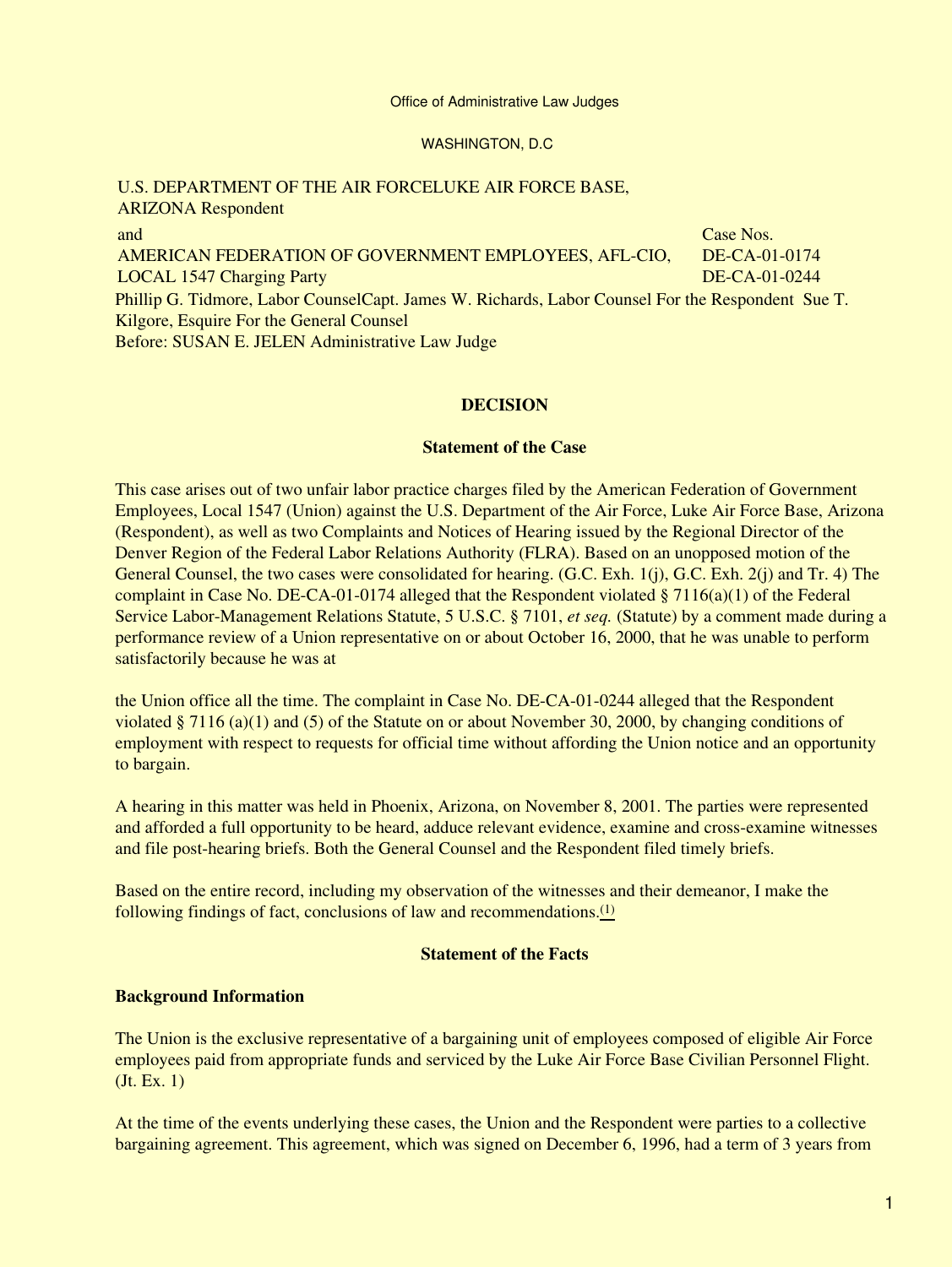the date it was signed by the parties and provided for 1-year extensions. (Jt. Exh. 1) I find that a 1-year extension occurred on December 3, 1999. $\frac{(2)}{(2)}$  $\frac{(2)}{(2)}$  $\frac{(2)}{(2)}$  (Tr. 6-7) Article V of the agreement addresses, among other things, official time. Of relevance to the dispute in these cases, the agreement authorizes use of official time by Union representatives and sets forth procedures and criteria that pertain to obtaining official time.[\(3\)](#page-13-0) Implicit in Article V is a requirement that Union representatives request and obtain approval for official time from their supervisors prior to its use. It is clear from witness testimony that both the Union and the Respondent understood this to be a requirement of Article V and followed it in practice. (Tr. 19, 64, 77-78, 84)

Harley Hembd is a machinist in the 56<sup>th</sup> equipment maintenance squadron at Luke Air Force Base and, at all times material, was assigned to the Metals Technology Shop. (Tr. 17) This shop was one of three within the Fabrication Flight. (Tr. 94) From approximately August 1997 until he retired in March or April 2000, Master Sergeant (MSgt) Therdo Brooks was Hembd's first line supervisor. (Tr. 21, 25, 84-85) After Brooks' departure, Sgt. Scott Vincent was Hembd's first line supervisor until approximately September 2000 when he left Luke Air Force Base. (Tr. 25-27, 83-85) With Vincent's departure, Sgt. Clinton Bowdry became Hembd's supervisor and remained so through the date of the hearing in these cases. (Tr. 27, 91, 99)

During the period from 1997 through the date of the hearing, Hembd served in various capacities as a union representative. (Tr. 18-19) From January 1998 through December 2000, which encompassed the period relevant to the events in this case. Hembd was Vice President of the Union.<sup>[\(4\)](#page-13-1)</sup> (Tr. 18)

# **Hembd's Performance Review in October 2000**

On or about October 13, 2000, Bowdry and Hembd met for a progress review, or feedback discussion, on Hembd's performance.<sup>[\(5\)](#page-13-2)</sup> (Tr. 36, 99-100; G.C. Exh. 3) At least one progress review, which is meant to provide feedback to the employee about his/her performance that may impact the rating given at the end of the appraisal period, is called for during the annual appraisal period. (G.C. Exh. 3) Hembd and Bowdry offered different versions of what occurred during this particular performance review.

The following is an abbreviated report of Hembd's description of the meeting. Bowdry ran his finger down a list of Hembd's performance elements, orally giving a rating of satisfactory, marginal or unsatisfactory on each one and making additional comments at various points. (Tr. 37-38) These additional comments were statements such as: Hembd didn't get along with anyone; it was Hembd's way or no way; Hembd was always negative; although Hembd might think that he intimidated Bowdry, he did not. (*Id.*) In conjunction with one unsatisfactory rating, Bowdry stated that Hembd was always at the Union office. (Tr. 37, 40) At another point, Bowdry said that he didn't believe that the situation with the lockers needed to go as far as it did. (Tr. 37) During his testimony, Hembd asserted that this last comment referred to an incident in which the Union threatened to file an unfair labor practice charge in response to an attempt by Bowdry to reduce the number of lockers in Hembd's use. (Tr. 39-40) After his oral comments, Bowdry handed Hembd a blank "Civilian Progress Review Worksheet," which he asserted that he (Bowdry) didn't have to fill out, and Hembd signed it and added a notation that it was blank. (Tr. 38, G.C. Exh. 3)

According to Bowdry, the meeting lasted 15-20 minutes. (Tr. 100) Bowdry testified that because he had been supervisor for such a short period of time, he limited himself to informing Hembd about his expectations as chief of metals technology rather than giving Hembd feedback about his performance. (*Id.*) Other than denying that he made any "union statements" during the meeting, Bowdry did not provide any further description or details of the meeting. (*Id.*)

Insofar as the accounts of Bowdry and Hembd differ on what occurred at the October performance review meeting, I credit Hembd. I do so because Hembd appeared to have a much clearer memory of the meeting than Bowdry and his account was much more detailed.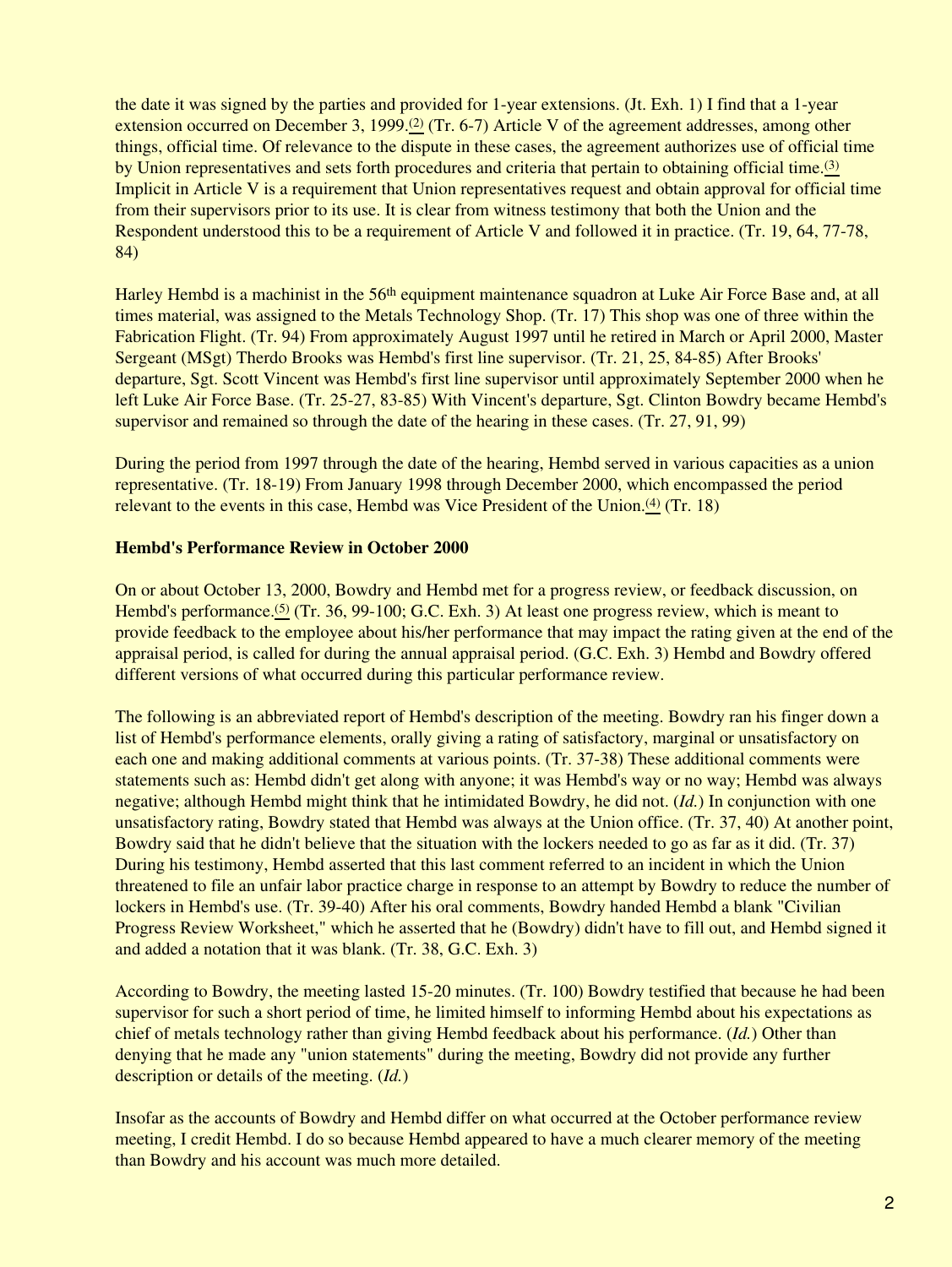# **Official Time Issue**

## **Past History of Hembd's Official Time Requests**

According to Hembd's uncontested testimony, the practice with respect to official time requests during Brooks' tenure as his supervisor was very flexible. Specifically, Brooks entertained requests at any point during the work day and also in advance of the day(s) for which the time was sought; Brooks entertained requests made by telephone or by Hembd simply writing an appointment on

a "grease board" calendar maintained in the work area. (Tr. 21, 22) Hembd testified that Brooks responded to his requests immediately. (Tr. 23) From Hembd's perspective, he had no problems in obtaining official time from Brooks. Hembd testified that the practices pertaining to requests for official time that existed under Brooks remained the same under Vincent. (Tr. 25-27) Vincent's testimony, for the most part, corroborated Hembd's description of the practices that existed when he functioned as Hembd's supervisor.<sup>[\(6\)](#page-13-3)</sup> Vincent stated that although the workload in the Metals Technology Shop was extremely heavy and priority projects and "pressing jobs" were a constant presence, he would "work with" Hembd in an attempt to accommodate his requests for official time. (Tr. 86-90) Vincent stated that generally he could anticipate the daily work needs and, consequently, was able to release Hembd on official time without waiting until after the morning meeting at which

## the work within the Fabrication Flight was coordinated.<sup>[\(7\)](#page-13-4)</sup> (Tr. 86, 93)

The testimony of Vincent and Hembd diverges, however, on the question of whether Hembd ever had to wait for a response to his official time requests. According to Hembd, Vincent never made him wait for a response to his request. (Tr. 26) Vincent, on the other hand, testified that there were occasions when he delayed responding to Hembd's request for official time for one-half to one hour while he consulted with Sgt. Barber, who was in charge of floor production in the Metals Technology Shop, to determine the feasibility of releasing Hembd. (Tr**.** 89, 96) Vincent also testified that on occasion he asked Hembd to wait for a response to a request for official time until after the morning meeting. (Tr. 93) On the question of whether Vincent ever delayed in responding to Hembd's requests for official time, I credit the testimony of Vincent. In this regard, I found Vincent very professional and forthright and his account of events clear and detailed. Vincent struck me as less emotionally involved in the dispute than Hembd and I found his observations and recollections more objective and reliable. I also find Vincent's account more consistent with a workload that was heavy and often demanding immediate attention and, consequently, more credible.  $(8)$ 

Vincent described Hembd's official time use as evolving from not requesting as much official time during the beginning of the period that he was Hembd's supervisor to requesting official time every day first thing in the morning by the time Vincent left. (Tr. 92) Hembd testified that he would request official time from Vincent at various times of the day. (Tr. 54)

Hembd asserted that for approximately 3 months after Bowdry became his supervisor, practices with respect to requesting official time remained the same as they had been under Brooks and Vincent. (Tr. 29)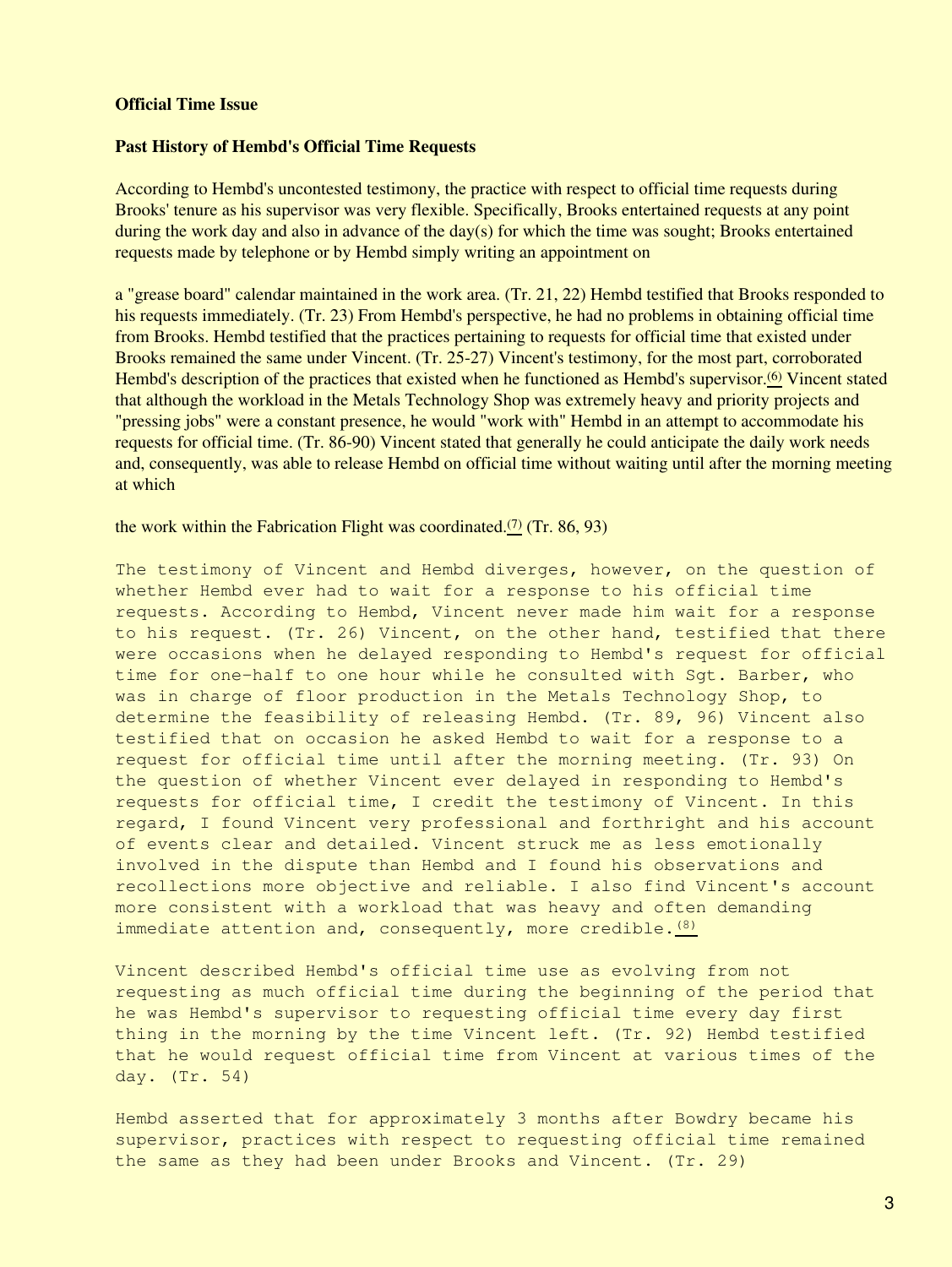## **Alleged Change in Official Time Practices**

Hembd testified that on November 29, 2000, at approximately 7:00 a.m., he requested official time and Bowdry responded that he would no longer "discuss" official time requests prior to the morning meeting. (Tr. 30) Hembd testified that on November 30, 2000, he again made an official time request to Bowdry at approximately 7:00 a.m. and Bowdry responded that he told Hembd the previous day he was not going to discuss any official time requests until after the morning meeting. (Tr. 33-34) Since that time, according to Hembd, Bowdry has: insisted that all official time requests wait until after the morning meeting; generally not granted any requests made by telephone; and refused to entertain any requests made in advance of the date on which official time would be used. (Tr. 34-36) Hembd testified that the only exceptions involved requests for official time for contract negotiations pursuant to specific ground rules provisions and instances where a request was coordinated with the Labor Relations Office. (Tr. 35, 42-44) Hembd testified that Bowdry's refusal to release him until after the morning meeting hampered his ability to meet early morning commitments. (Tr. 32-36)

Bowdry's description of the central facts was less clear and direct than Hembd's. Although Bowdry asserted that subsequent to November 29, 2000, he has approved official time in advance for Hembd, it appeared that those instances involved requests that were coordinated through the Civilian Personnel Office. (Tr. 101-103) Bowdry stated that when Hembd requested official time on a day-to-day basis, information obtained at the morning meeting was critical to determining whether to grant the request. (Tr. 103, 105, 107) Drawing a distinction between when a request for official time could be made and when it would be answered, Bowdry asserted that although he would not answer requests until after the morning meeting, Hembd could make the request at any time. (Tr*.* 111) Bowdry testified that one of the means that Hembd has continued to use in communicating official time requests is by telephone. (Tr. 107)

I find that on or about November 29, 2000, Bowdry advised Hembd that *as a rule* he would not address requests for official time until after the morning meeting on the day the official time is to be taken. In this regard, Hembd's testimony was clear, direct and detailed. Bowdry's testimony did not specifically confirm or deny Hembd's account of the conversation that occurred on or about November 29, 2000. Bowdry did, however, corroborate that on a day-to-day basis he does not respond to official time requests until after the morning meeting. At the same time, I find that Bowdry's assertion that Hembd could nevertheless make a request for official time at any time is consistent with Hembd's testimony that Bowdry told him that he wouldn't "discuss" any official time requests before the morning meeting. (Tr. 30, 32, 33-34) Thus, I find that while the limitation that Bowdry imposed restricted Hembd to waiting until after the morning meeting before any request for official time would be answered, it did not restrict Hembd from making the request for official time before the morning meeting. This distinction may not have been clear to Hembd and in large measure was one that made no

4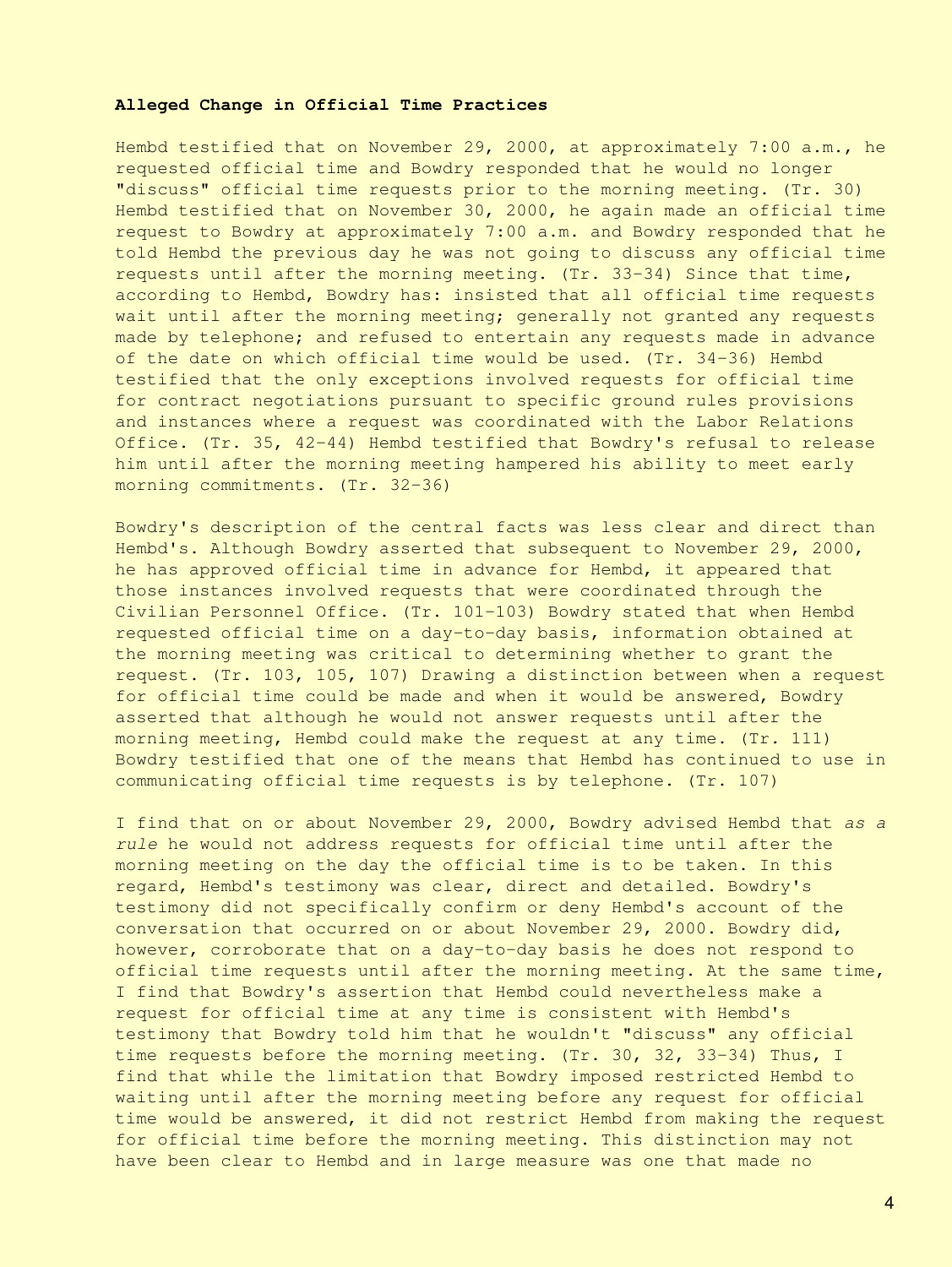practical difference to him.

I find that the record does not establish that Bowdry expressly prohibited Hembd from using the telephone to communicate official time requests. Although Hembd testified that Bowdry told him that he wouldn't take requests for official time by telephone, his testimony on this point lacked specifics or detail as to what Bowdry said and when. $(9)$  (Tr. 50) Also, Hembd's testimony on this point was coupled with an assertion that Bowdry generally denied his requests in a brusque fashion when he called for extensions of official time in conjunction with contract negotiations. (*Id.*) One practical effect of Bowdry's requirement that Hembd wait until after the morning meeting before being released to use official time was that it virtually eliminated the utility of using the telephone for making requests. This may have fostered Hembd's perception that Bowdry prohibited him from making requests for official time by telephone.

In an e-mail dated November 30, 2000, and addressed to Jerry Berger and Jim Finfrock in the Respondent's Labor Relations Office, Brock Henderson, the President of the Union, asserted that Bowdry had changed the procedures by which Union representatives requested official time. (G.C. Exh. 4, Tr. 68) In that e-mail, Henderson demanded that the new procedures cease and that the Respondent bargain over the issue. (G.C. Exh. 4) According to Henderson, he received no response to his demand to bargain. (Tr. 70)

### **Discussion**

**Positions of the Parties**

## **General Counsel**

#### **Case No. DE-CA-01-0174**

Counsel for the General Counsel contends that the Respondent violated Section 7116(a)(1) of the Statute by the conduct of MSgt. Bowdry in making a statement to Mr. Hembd concerning the latter's Union activity during a performance review meeting conducted on October 16, 2000. Specifically, the General Counsel asserts that Bowdry indicated to Hembd that his performance was unsatisfactory because of the amount of time he spent in the Union office and implied that Hembd could receive an unsatisfactory rating on his annual appraisal if he did not reduce the amount of time spent in the Union office. The General Counsel contends, moreover, that Bowdry's statement linking a negative performance rating to Hembd's official time use was not made in the context of an attempt to balance the needs of the Union with the Respondent's need to accomplish its work efficiently. The General Counsel argues that, viewed objectively, Bowdry's statement to Hembd was threatening and violated the Statute. *See U.S. Department of Agriculture, U.S. Forest Service, Frenchburg Job Corps, Mariba, Kentucky*, 49 FLRA 1020, 1034 (1994) (*Frenchburg Job Corps*).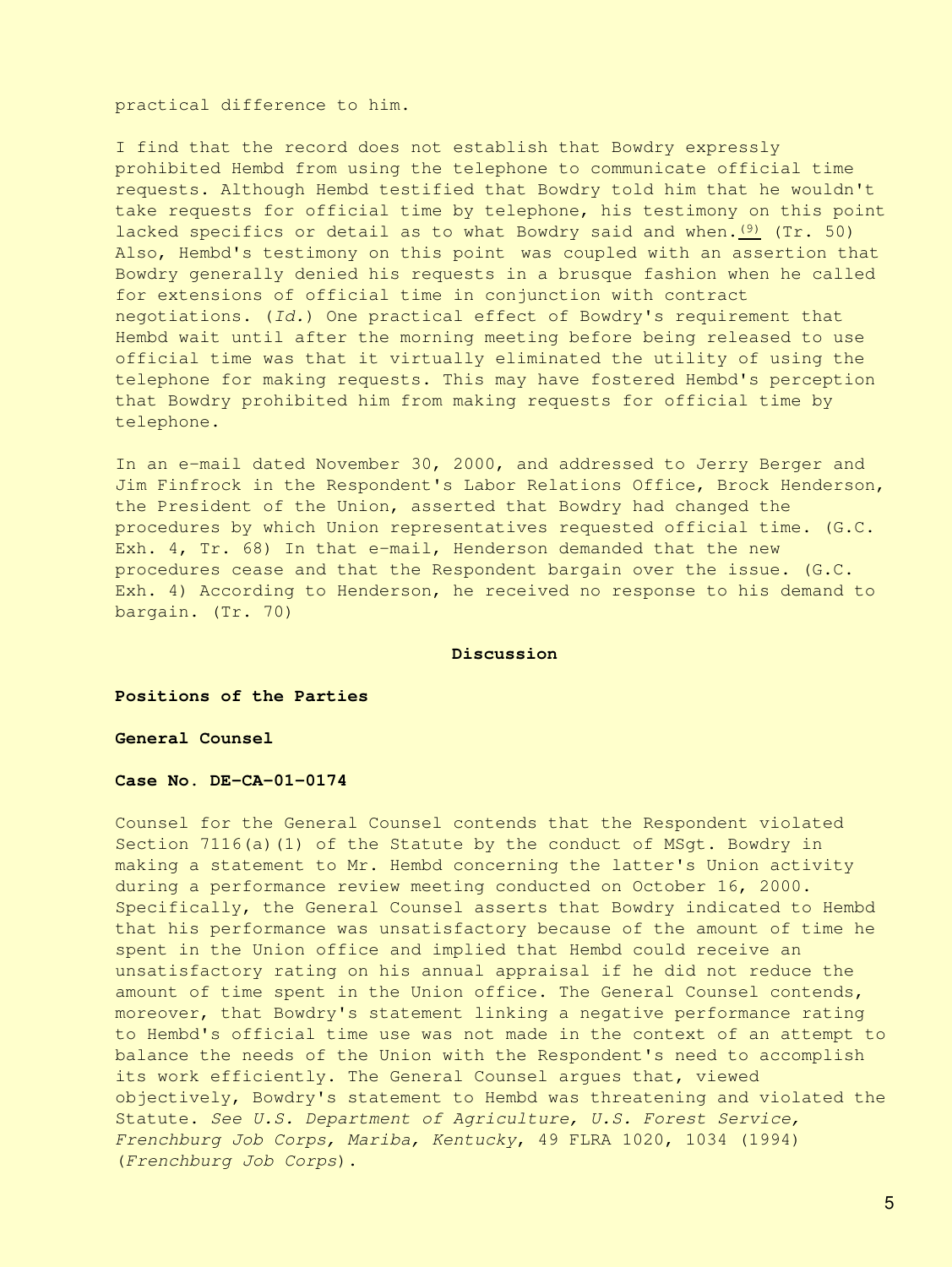### **Case No. DE-CA-01-0244**

Counsel for the General Counsel contends that Respondent violated section 7116(a)(1) and (5) by changing the procedures Harley Hembd used in requesting official time without providing the Union notice and an opportunity to bargain. The General Counsel asserts that under long-standing practice, Hembd's supervisors permitted him to request official time at any time of the day and did not require him to wait until after they returned from the morning meeting to decide whether to release him. The General Counsel maintains that Hembd's supervisors also allowed him to request official time by telephone and in advance of the day(s) on which it would be used. The General Counsel contends that the procedures Hembd used for requesting official time constituted fully negotiable conditions of employment that were established past practices and could not be changed without prior bargaining. *See U.S. Patent and Trademark Office*, 39 FLRA 1477 (1991). The General Counsel asserts that on November 30, 2000, MSgt. Bowdry changed these practices by no longer allowing Hembd to: obtain routine official time until after the morning meeting; request official time by telephone; or request routine official time in advance.

Counsel for the General Counsel argues that the Respondent did not timely raise a "covered by" defense. *See U.S. Department of Housing and Urban Development*, 56 FLRA 593, 596 (2000) (*HUD*). In support of this argument, the General Counsel contends that the Respondent did not raise any affirmative defense in its answer to the complaint in the case nor did it assert "covered by" as an affirmative defense in its prehearing disclosure in this case. The General Counsel asserts that Respondent's statement during the hearing that everything concerning official time was

covered by the parties' collective bargaining agreement was not sufficient to present a covered-by defense and, in any event, the Respondent did not introduce evidence to support a covered-by defense.

Counsel for the General Counsel argues that even assuming that a covered-by defense was properly raised, the matters over which the Union sought to bargain were not covered by the parties' collective bargaining agreement. More specifically, the General Counsel contends that the matters of when during the day a Union official would be granted official time, whether requests for official time could be made by telephone and whether requests could be made in advance were neither expressly contained in the agreement nor inseparably bound up with any provision in the agreement. See *U.S. Department of the Treasury, Internal Revenue Service*, 56 FLRA 906, 911-12 (2000).

## **Respondent**

## **Case No. DE-CA-01-0174**

Respondent denies the alleged violation. Respondent asserts that MSgt. Bowdry did not make any statement regarding the Union at the performance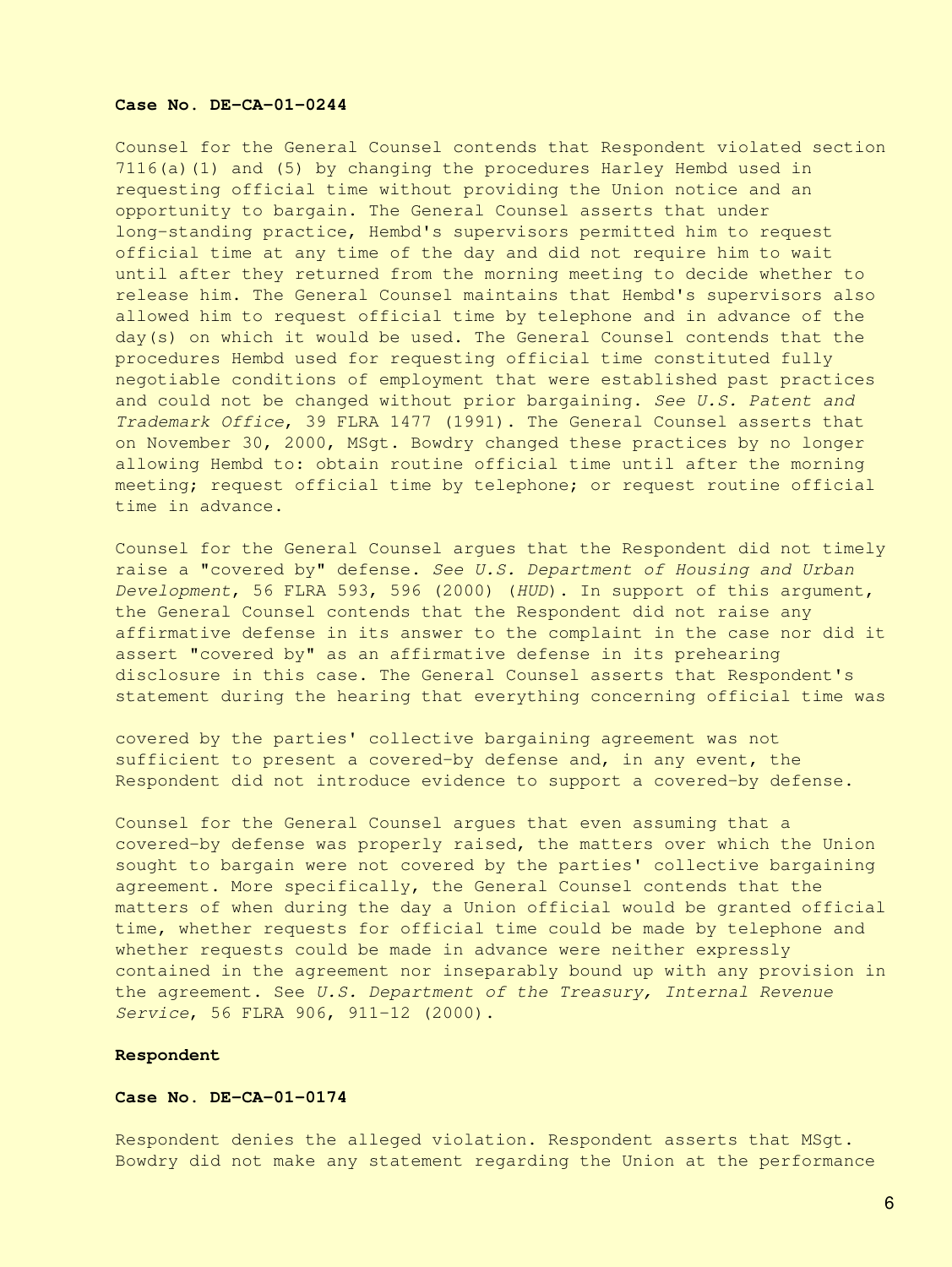feedback session that he conducted with Mr. Hembd on October 13, 2000, and that Bowdry's description of the meeting should be credited. In addition, Respondent argues that the circumstances surrounding the October 13 meeting make such a statement improbable. Specifically, the Respondent contends that in view of the short period that he had been Hembd's supervisor at that point, Bowdry would have been unfamiliar with Hembd's performance and would have had no reason to comment on his Union involvement. Additionally, the Respondent contends that Bowdry's claim that he provided no evaluation during the meeting is supported by the fact that the "performance feedback sheet (Jt. Ex. 3)" [sic] that was used contains no comments on Hembd's performance.

#### **Case No. DE-CA-01-0244**

Respondent denies the violation alleged in this case also. Respondent argues that Article V of the parties' collective bargaining agreement covers official time for union representatives and that all of Hembd's supervisors have followed these provisions when addressing Hembd's official time requests. The Respondent contends that there was no change in the procedures used in granting Hembd official time and no requirement to provide the Union notice and an opportunity to bargain. The Respondent asserts that what changed was Hembd's pattern of asking for official time; that is, Hembd moved from a random pattern in terms of the timing of his requests to a pattern of asking for official time every day first thing in the morning.

### **Analysis**

## **Case No. DE-CA-01-0174**

The issue in this case is whether a statement that Bowdry allegedly made during a progress review of Hembd's performance that linked a negative rating in one performance element to the amount of time that Hembd was in the Union office violated section 7116(a)(1) of the Statute. As set forth above, I credit Hembd's account and find that Bowdry made a statement in conjunction with a negative rating on one element that Hembd was always in the Union office. The question then becomes whether the statement amounted to a violation of the Statute.

Section 7102 of the Statute protects employees in the exercise of the right to form, join, or assist a labor organization, or to refrain from any such activity, without fear of penalty or reprisal. Section 7116(a)(1) provides that it is an unfair labor practice for an agency to interfere with, restrain, or coerce any employee in the exercise of their section 7102 rights. The legal standard for determining whether comments by agency officials violate section 7116(a)(1) is set forth in *Department of the Air Force, Ogden Air Logistics Center, Hill Air Force Base, Utah,* 35 FLRA 891, 895-96 (1990):

The standard for determining whether management's statement or conduct violates section 7116(a)(1) is an objective one. The question is whether,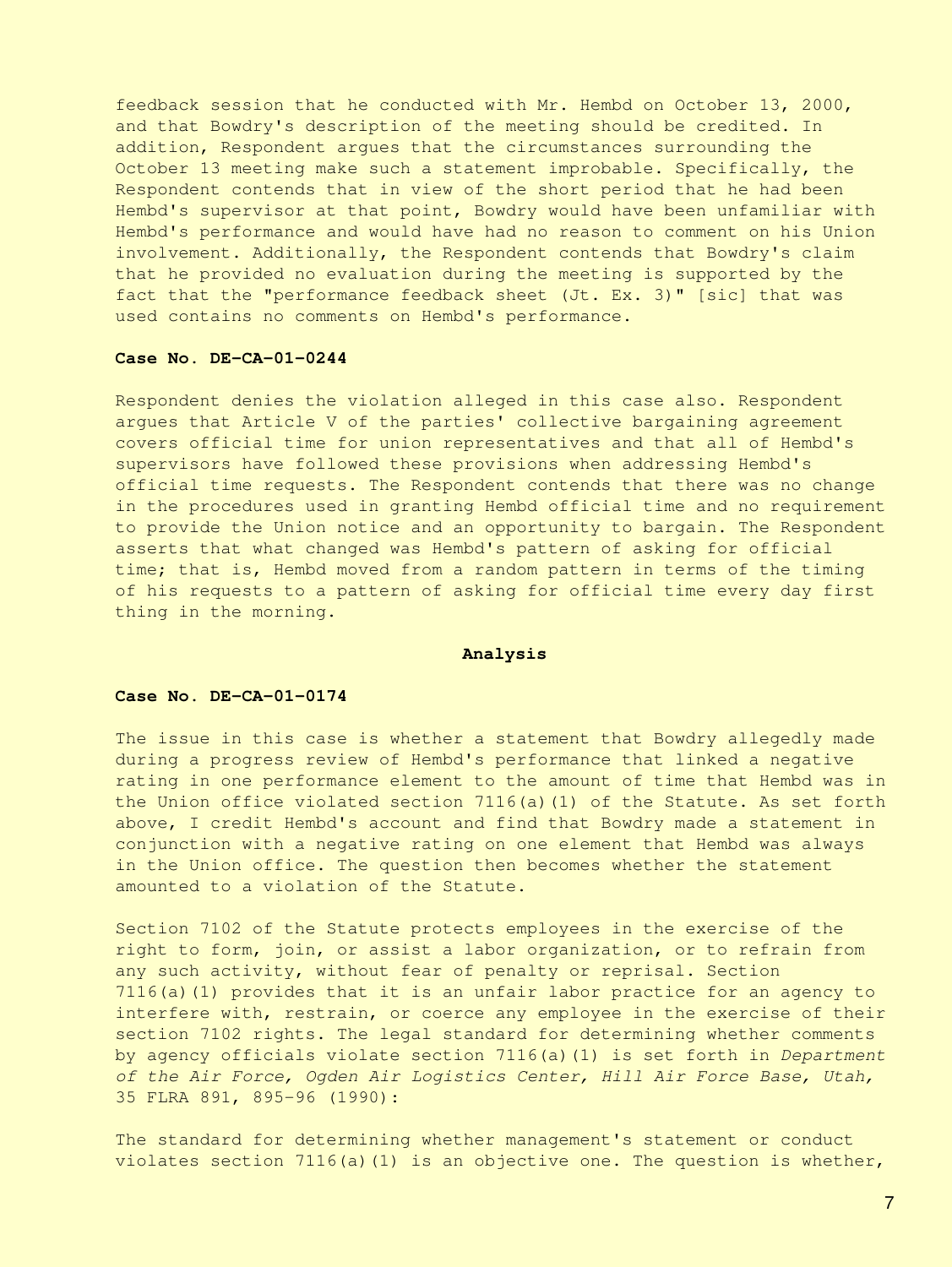under the circumstances, the statement or conduct tends to coerce or intimidate the employee, or whether the employee could reasonably have drawn a coercive inference from the statement . . . . In order to find a violation of section 7116(a)(1), it is not necessary to find other unfair labor practices or to demonstrate union animus. . . . while the circumstances surrounding the making of the statement are taken into consideration, the standard is not based on the subjective perceptions of the employee or on the intent of the employer.

(Citations omitted). *See also Frenchburg Job Corps,* 49 FLRA at 1034.

As I found above, during the progress review, Bowdry coupled the comment "unsatisfactory" as to one of Hembd's performance elements with a comment that Hembd was always at the Union office. It was reasonable for Hembd to infer that at least one reason for the unsatisfactory evaluation was the amount of time that he spent in the Union office or, put another way, engaged in protected activity. It follows that linking the time spent in the Union office with the view that Hembd's performance was deficient suggested to Hembd that Bowdry was penalizing him for the amount of time that he spent on protected activity and would reasonably tend to discourage him from engaging in protected activity in the future. In this latter regard, it was reasonable for Hembd to infer that if he continued to spend as much time as he had on Union activity, Bowdry would continue to view his performance as deficient.

In *Frenchburg Job Corps,* the Authority found that by making statements that linked an employee's use of official time with perceived performance problems the agency violated section 7116(a)(1). In that decision, the Authority acknowledged that where management perceives a conflict between its right to manage efficiently and an employee's right to engage in protected activity, management may lawfully seek to accommodate the conflict. 49 FLRA at 1034-35. The Authority found, however, that criticism of an employee's use of time for protected activity that was unaccompanied by an attempt to resolve such a perceived conflict violated section 7116(a)(1). *Id.* at 1035. Here, Bowdry's criticism of the amount of time that Hembd was spending on Union business, like the circumstances involved in *Frenchburg Job Corps*, was not accompanied by any attempt on Bowdry's part to resolve any conflict that he perceived as existing between Hembd's protected activity and management's need to manage efficiently and effectively. *See id.*, 49 FLRA at 1034-35.

I find that by linking the amount of time that Hembd was spending on protected activity with a negative evaluation of his performance, the Respondent, through Bowdry's statement, interfered with, restrained, or coerced employees in their exercise of protected activity. Accordingly, I conclude that Respondent violated section 7116(a)(1) of the Statute.

## **Case No. DE-CA-01-0244**

#### **Preliminary Issue**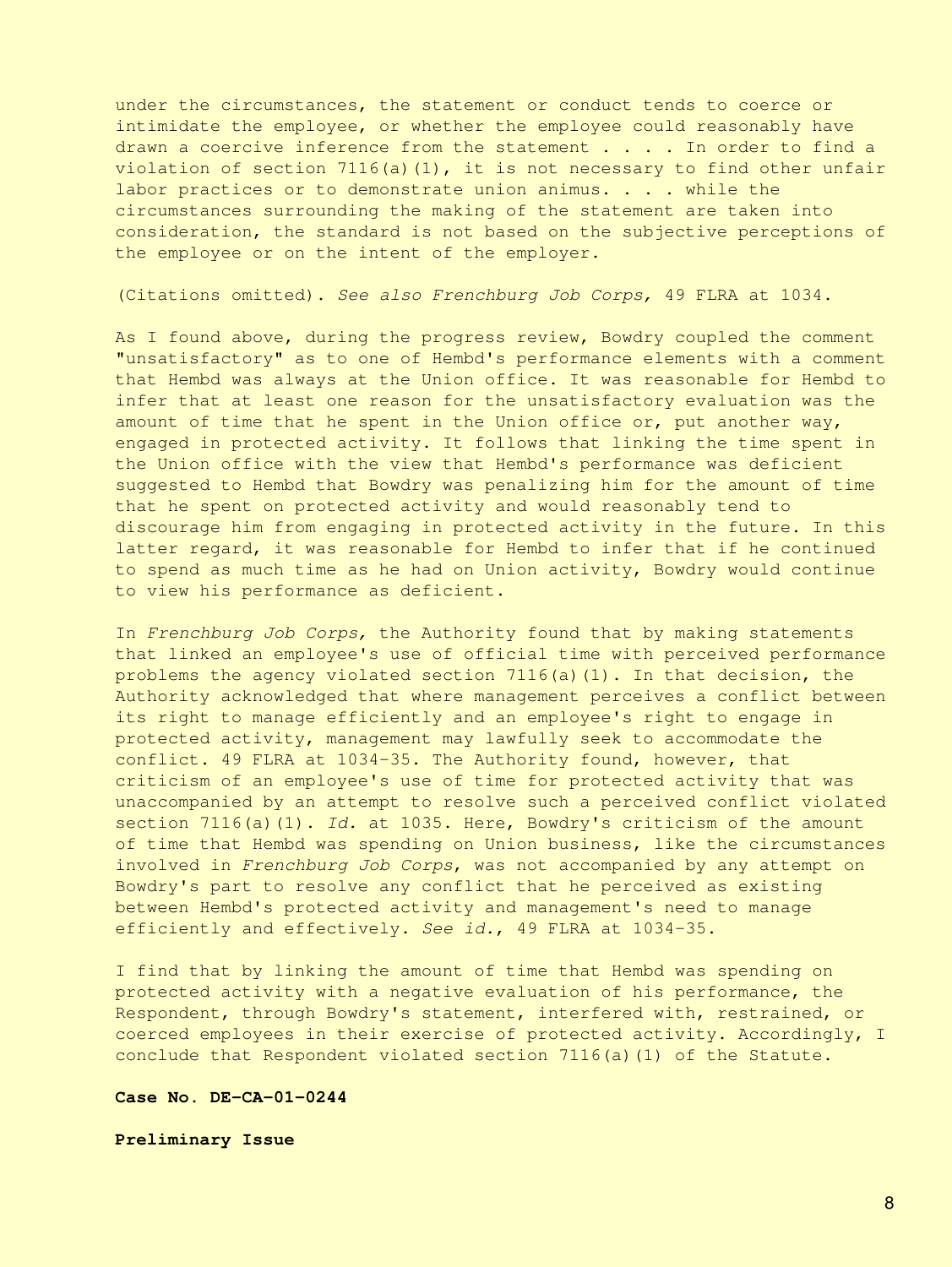As a procedural matter, the General Counsel asserts that notwithstanding Respondent's reference to a covered-by defense during the hearing, a covered-by defense was not properly or timely raised. "Covered-by" is an affirmative defense. *E.g.*, *HUD*, 56 FLRA at 596. Section 2423.23(c) requires in prehearing disclosure parties to give a brief statement of and exchange all theories of the case, including any and all defenses to the allegations in the complaint. Pursuant to section  $2423.24(e)$ , failure to fully comply with prehearing disclosure requirements may result in sanctions.

In adopting the requirements for prehearing disclosure that are currently contained in its regulations, the Authority identified two reasons for doing so. 62 *Fed. Reg.* 40911, 40912 (July 31, 1997). In the Authority's view, prehearing disclosure would (1) facilitate dispute resolution and (2) clarify the matters to be adjudicated. As to the second point, the Authority stated that prehearing disclosure would enable the parties to knowledgeably and more efficiently prepare their cases without having to guess what evidence or theories others in litigation would offer. *Id.*

I find, contrary to the General Counsel, that a covered-by argument is properly before me. In its prehearing disclosure submission, Respondent set forth the following as its "theory":

The Respondent was following the parties' collective bargaining agreement on official time for union officials and no requirement existed to negotiate. There was no change in a condition of employment that required Respondent to have to negotiate.

Although this statement does not use the term of art "covered by" and also lacks clarity, it nevertheless suggests principles that underlie the "covered by" defense and tracks a description of a "covered by" defense that was set forth in *Department of the Navy, Marine Corps Air Logistics Base v. FLRA*, 962 F.2d 48, 62 (D.C. Cir. 1992) (*Marine Corps Air Logistics Base v. FLRA*). That is, the statement asserts that a collective bargaining agreement authorized the action taken and because it already bargained with respect to the matter, the Respondent had no further obligation to bargain. *See Marine Corps Air Logistics Base v. FLRA*, 962 F.2d at 62. Put another way, the Respondent's theory asserts that collective bargaining agreement authorized Respondent to do what it did and, consequently, the action did not effect a "change" in conditions of employment, so no bargaining obligation arose. *See id.*

The circumstances here are distinguishable from those present in *HUD*. In finding that the respondent failed to clearly and explicitly raise a "covered by" defense, Judge Oliver specifically cited the respondent's failure to state "that it had no obligation to bargain based on the terms of a negotiated agreement." 56 FLRA at 596. Rather, the bases on which respondent in *HUD* defended its actions were that there was no change in conditions of employment and employees suffered no adverse impact. *Id.* In this case, Respondent asserted, albeit indistinctly, in prehearing disclosure that it had no obligation to bargain based on the terms of a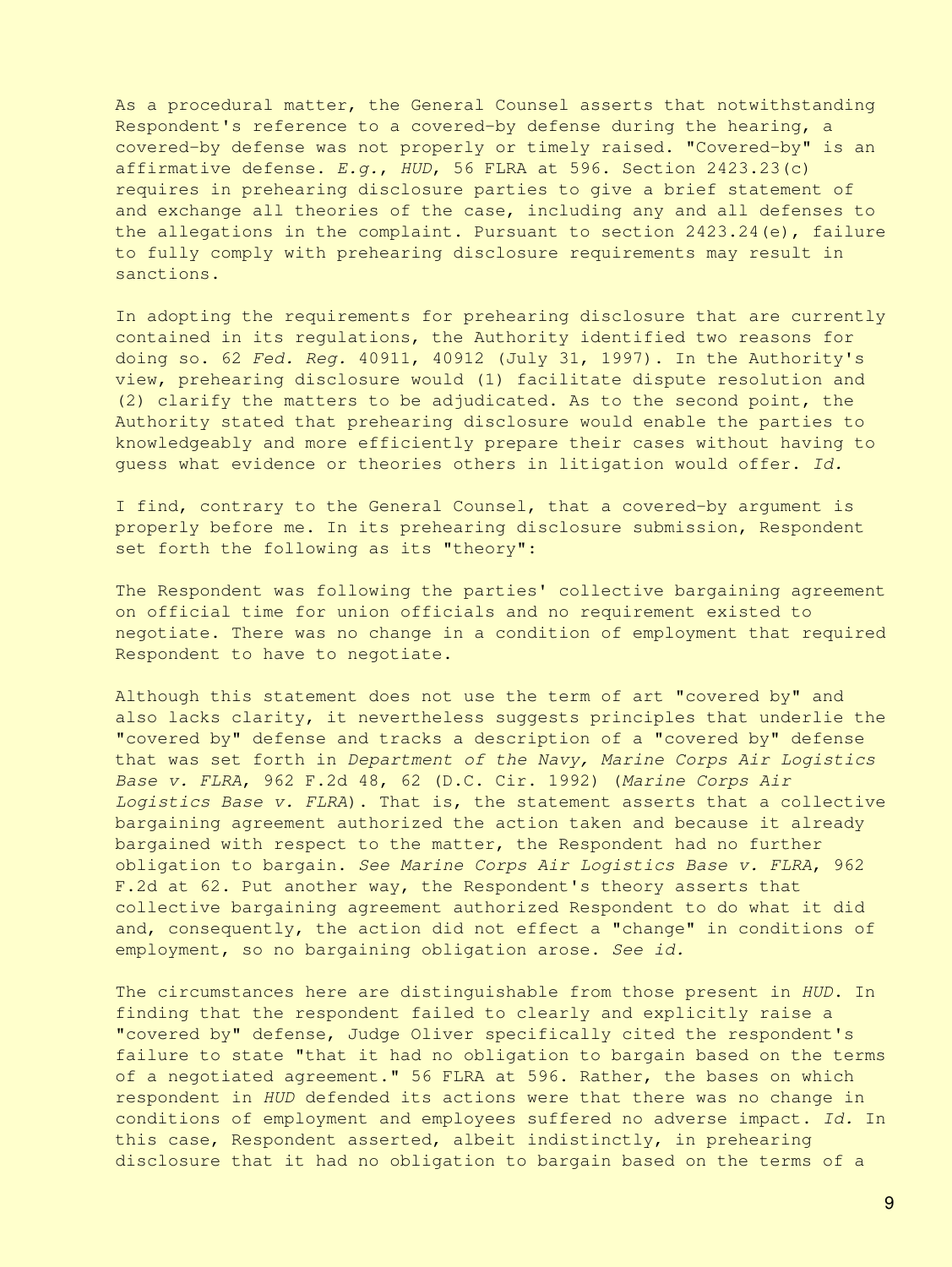negotiated agreement.

## **Respondent's Duty to Bargain**

In *U.S. Department of Health and Human Services, Social Security Administration, Baltimore, Maryland*, 47 FLRA 1004 (1993), the Authority established a test for determining when a matter is contained in or covered by a collective bargaining agreement so as to relieve an agency of the obligation to bargain. The Authority clarified this test in *U.S. Customs Service, Customs Management Center, Miami, Florida*, 56 FLRA 809 (2000).

The test, as clarified, consists of two prongs. Under the first prong, a determination is made on whether the matter in dispute is expressly encompassed within an agreement provision. *See Department of the Treasury, Internal Revenue Service, Kansas City Service Center, Kansas City, Missouri*, 57 FLRA 126, 128 (2001). If the agreement does not expressly contain the matter, a determination is made under the second prong whether the matter in dispute is inseparably bound up with, and thus plainly an aspect of, a subject covered by the contract. *See id. at 128-29.* The analysis, under the second prong, as deemed necessary, includes consideration of the parties' bargaining history or intent. *See id. at 129.*

What emerges from the testimony of Hembd and Bowdry is that on November 29, 2000, Bowdry began insisting that with the exception of time that was prearranged through the Civilian Personnel Office or an agreement such as ground rules for negotiations, Hembd wait until after the morning meeting for a decision on whether he would be released. The apparent reason that Bowdry imposed this restriction was to enable him to reconcile Hembd's use of official time with the daily operational needs of the shop. As a practical matter, Bowdry's requirement precluded Hembd from obtaining release in advance of the day on which the official time was being used and from using means such as the "grease board" or telephone for securing approval in advance of the designated day or prior to the end of the morning production meeting. I find that the collective bargaining agreement between the parties was in effect at the time that Bowdry took this action.

The matter in dispute here is Bowdry's action in insisting that, as a general rule, he would not respond to Hembd's requests for official time until after the morning production meeting. Applying the first prong of the covered-by test, I find that the matter of when a supervisor will respond to requests for official time is not expressly contained in the parties' collective bargaining agreement. That is, although Article V of the collective bargaining agreement deals with official time, the matter of when a supervisor will respond to requests is not expressly articulated in the article.

Applying the second prong of the test, I find, however, that the matter of when a supervisor will respond to requests is inseparably bound up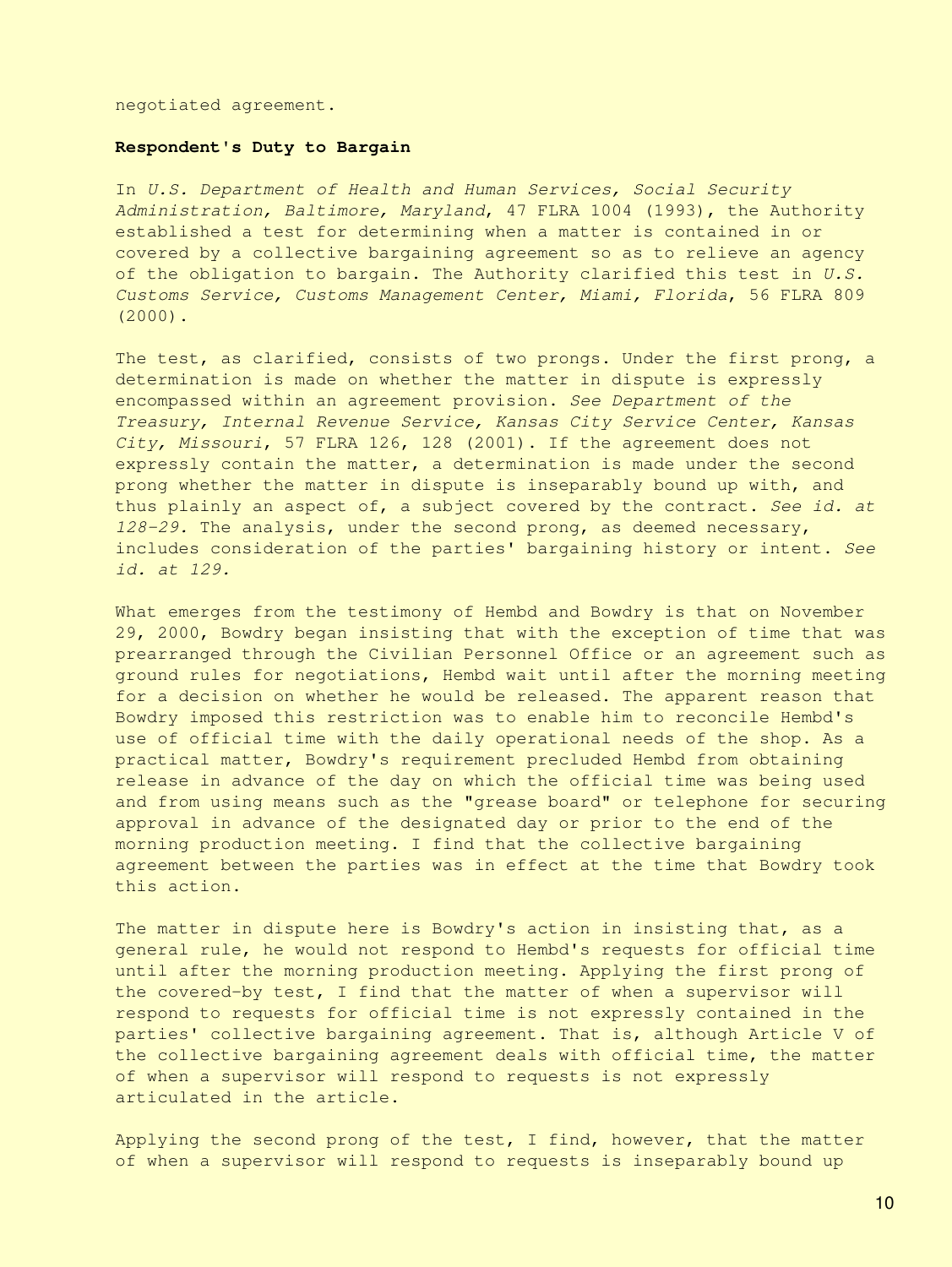with and plainly an aspect of the provisions of Article V. This is particularly true where, as here, the timing of the response is tied to a desire to reconcile official time use with the work needs of the organization.

Article V establishes several principles that govern official time use. In particular, Article V authorizes use of official time by Union representatives and employees and it tacitly requires that Union representatives and employees seeking official time must request it and obtain supervisory approval. The article further provides that the time period for which official time is requested must not adversely impact the accomplishment of operations and that where there is a conflict between releasing an employee on official time and accomplishment of operations, the employee and supervisor will attempt to work out a mutually acceptable alternative for official time use. It establishes time frames within which use of official time will be allowed in circumstances where the time originally requested conflicts with operational needs. I find that the matter of when a supervisor responds to official time requests is an integral part and plainly an aspect of the process of requesting and approving official time and reconciling conflicts between official time and accomplishment of operations. Consequently, I find that Bowdry's action came within the scope of the principles governing official time that were established by Article V. *Cf. NLRB v. U.S. Postal Service*, 8 F.3d 832, 838 (D.C. Cir. 1993) (in rejecting a reading of covered by that limited its application to matters that a contractual provision specifically addresses as "crabbed," court noted that collective bargaining agreements establish principles to govern a myriad of fact patterns rather than attempting to anticipate and address every hypothetical grievance); *United Mine Workers, District 31 v. NLRB*, 879 F.2d 939, 942-44 (court found that matter was "covered by" collective bargaining agreement despite fact that applicable agreement far from addressed the full gamut of issues that could be raised).

Because Bowdry's action in insisting that Hembd wait until after the morning meeting for a decision on official time requests was covered by the collective bargaining agreement, the Agency had no obligation to bargain over that action. I emphasize that my findings are limited only to the issue of whether the agreement applies to Bowdry's action. I do not reach the question of, or suggest, whether Bowdry's action was a correct or incorrect application of the principles set forth in the agreement. The typical forum for addressing this question would be the grievance procedure. *Cf. id.* at 944 (court noted that although the contract may have left many unresolved and difficult questions, those questions were properly resolved through the contractual grievance procedure).

I conclude that the Respondent's action did not violate section 7116(a)(1) and (5) as alleged. I therefore recommend dismissal of the complaint in this case.

It is therefore recommended that the Authority adopt the following order: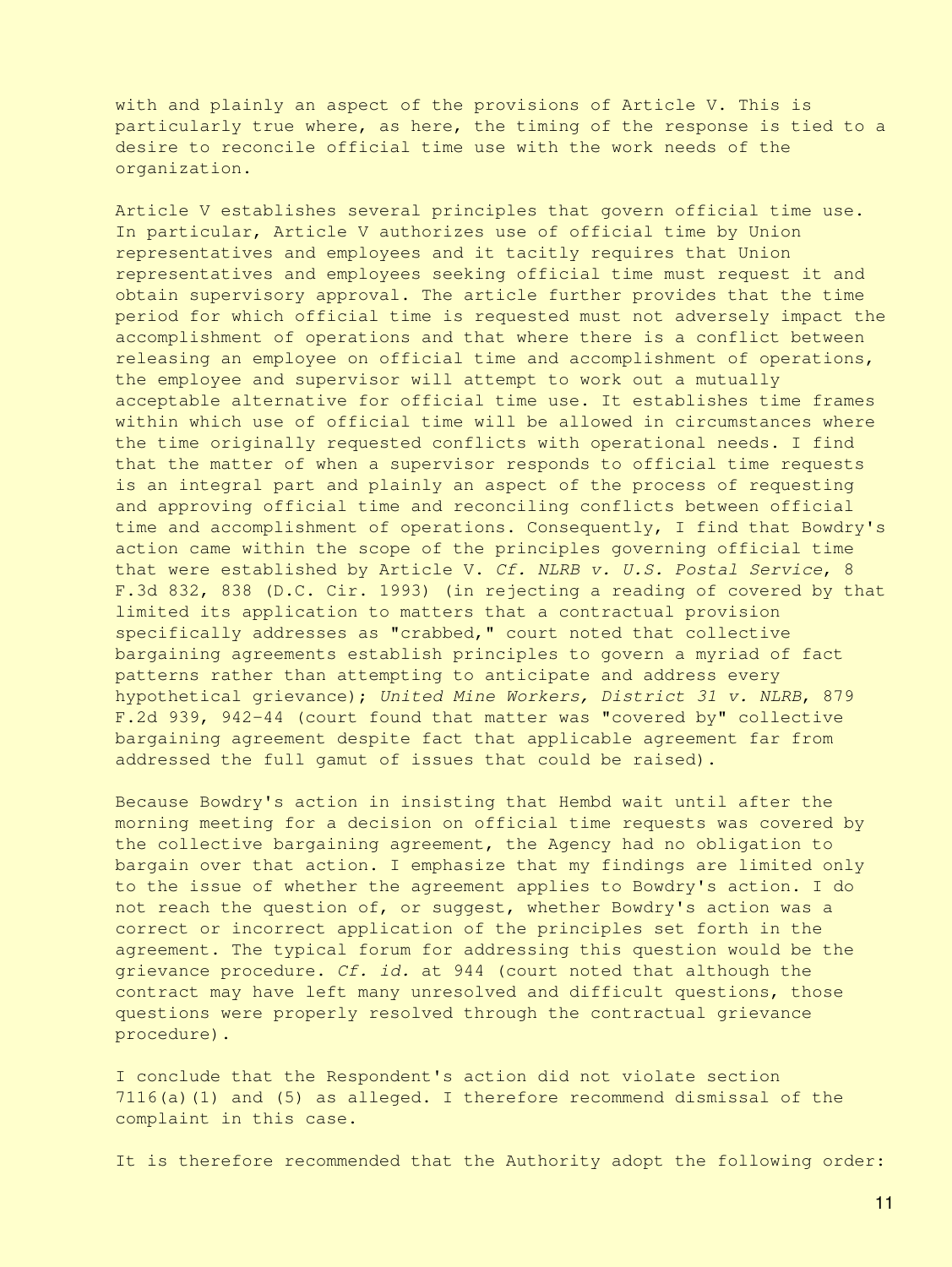## **ORDER**

Pursuant to section 2423.41(c) of the Authority's Rules and Regulations and section 7118 of the Federal Service Labor-Management Relations Statute, it is hereby ordered that the U.S. Department of the Air Force, Luke Air Force Base, Arizona, shall:

1. Cease and desist from:

(a) Making coercive statements to Union officials during performance evaluation meetings that indicate a relationship between their job performance and time spent engaged in Union activity that is protected under the Statute.

(b) In any like or related manner, interfering with, restraining, or coercing its employees in the exercise of their rights assured by the Federal Service Labor-Management Relations Statute.

2. Take the following affirmative action in order to

effectuate the purposes and policies of the Federal Service Labor-Management Relations Statute:

(a) Post at its facilities at U.S. Department of the Air Force, Luke Air Force Base, Arizona, where bargaining-unit employees are located, copies of the attached Notice on forms to be furnished by the Federal Labor Relations Authority. Upon receipt of such forms, they shall be signed by the commander, Luke Air Force Base, and shall be posted and maintained for 60 consecutive days thereafter, in conspicuous places, including all bulletin boards and other places where notices to employees are customarily posted. Reasonable steps shall be taken to ensure that such Notices are not altered, defaced, or covered by any other material.

(b) Pursuant to section 2423.41(e) of the Authority's Rules and Regulations, notify the Regional Director, Denver Regional Office, Federal Labor Relations Authority, in writing, within 30 days from the date of this Order, as to what steps have been taken to comply.

It is further ordered that the complaint in Case No. DE-CA-01-0244 be, and hereby, is dismissed.

Issued, Washington, DC, May 17, 2002

\_\_\_\_\_\_\_\_\_\_\_\_\_\_\_\_\_\_\_\_\_\_\_\_\_\_\_\_\_\_\_

SUSAN E. JELEN

Administrative Law Judge **NOTICE TO ALL EMPLOYEESPOSTED BY ORDER OF THEFEDERAL LABOR RELATIONS AUTHORITY**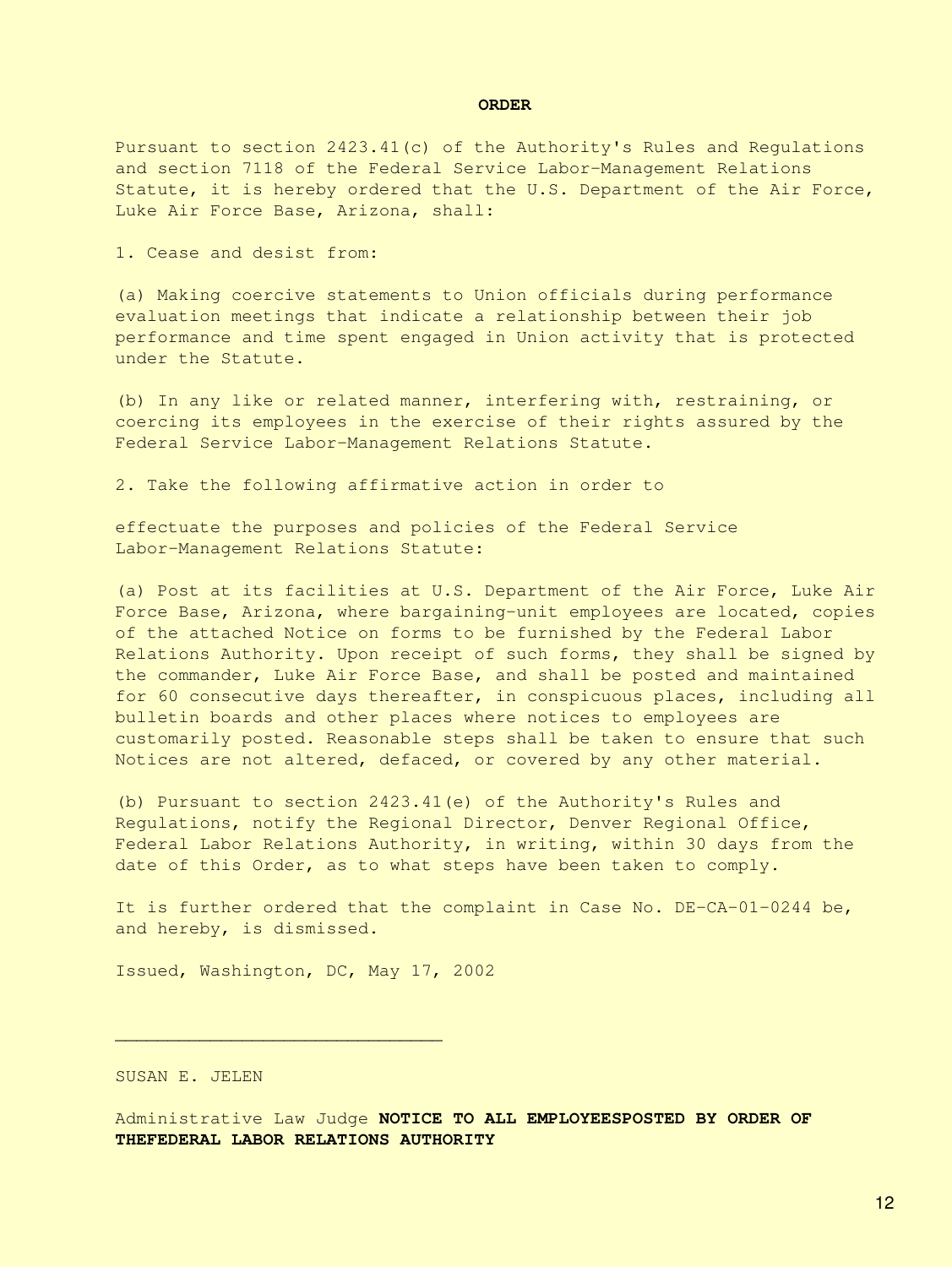The Federal Labor Relations Authority has found that the U.S. Department of the Air Force, Luke Air Force Base, Arizona, violated the Federal Service Labor-Management Relations Statute (the Statute), and has ordered us to post and abide by this Notice.

## **WE HEREBY NOTIFY OUR EMPLOYEES THAT**:

WE WILL NOT interfere with bargaining unit employees by making coercive statements to Union officials during performance evaluation meetings that indicate a relationship between their job performance and time spent engaged in Union activity that is protected under the Statute.

WE WILL NOT in any like or related manner, interfere with, restrain, or coerce our employees in the exercise of their rights assured by the Federal Service Labor-Management Relations Statute.

(Respondent/Activity)

 $\overline{\phantom{a}}$  , which is a set of the set of the set of the set of the set of the set of the set of the set of the set of the set of the set of the set of the set of the set of the set of the set of the set of the set of th

Date: \_\_\_\_\_\_\_\_\_\_\_\_\_\_\_\_\_ By: \_\_\_\_\_\_\_\_\_\_\_\_\_\_\_\_\_\_\_\_\_\_\_\_\_\_\_\_\_\_\_

(Signature) (Title)

This Notice must remain posted for 60 consecutive days from the date of posting and must not be altered, defaced, or covered by any other material.

If employees have any questions concerning this Notice or compliance with any of its provisions, they may communicate directly with the Regional Director, Denver Regional Office, Federal Labor Relations Authority, whose address is: 1244 Speer Boulevard, Suite 100, Denver, CO 80204-3581, and whose telephone number is: 303-844-5224.

<span id="page-12-0"></span>1. Respondent's Motion to correct the hearing transcript, to which there was no objection, is granted and the transcript is hereby corrected as follows: on page 98, line 23, the word "Irene" is changed to "Aberdeen." The General Counsel's unopposed motion to reopen the record to include Respondent's Answers was approved on January 3, 2002.

<span id="page-12-1"></span>2. The parties entered the collective bargaining agreement into the record as Joint Exhibit 1. At the time that the collective bargaining agreement was introduced into evidence, I asked whether it was still in effect. Respondent's representative replied that although a

1-year extension, which had occurred on December 3, 1999, had ended, the parties are "still following" the agreement. (Tr. 6) The General Counsel did not dispute the Respondent's statement that a 1-year extension occurred on December 3, 1999, and that it has since ended. Therefore, I find that the collective bargaining agreement was in effect during the period December 3, 1999, through December 2, 2000, and that subsequent to that date it expired.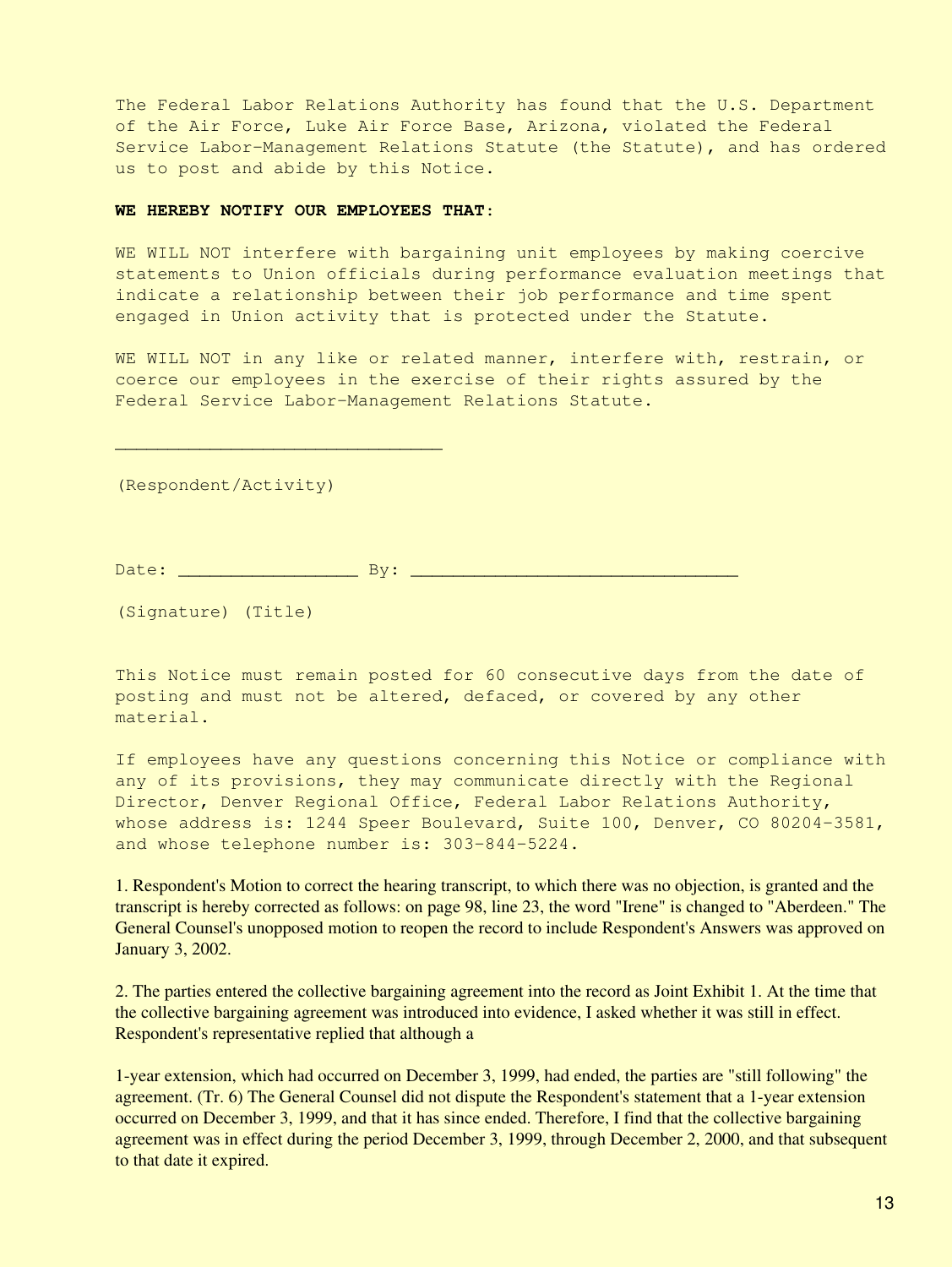<span id="page-13-0"></span>3. Article V provides in relevant part:

Section B

2. Union representatives properly designated as such may accompany, represent, and advise an employee in preparing and presenting a grievance to Management. The representative will be excused from normal duties without charge to leave for the time required for such representation. In addition, the representative will be allowed a reasonable amount of official time without charge to leave to prepare for a hearing or inquiry into an appeal or grievance.

3. A Union representative will be permitted to represent employee(s) or the Union on official time unless additional representatives are otherwise authorized by statute, the specific provisions of this Agreement, or mutually agreed upon by the parties. In third party proceedings, the Union shall be entitled to the same number of representatives as the Employer.

4. The Union representative must provide to their supervisor information identifying the purpose of the request (i.e., consultation, grievance, etc.) and location (organization) to be visited and the actual amount of official time spent upon return to their work area. In addition, when a Union representative desires to visit a unit employee or a management official on official Union business, the Union representative must secure advance permission from the employee's immediate supervisor, or arrange a mutually agreeable time to meet with the management official, prior to entering either individual's work area.

5. The time period requested by the employee or the Union representative must not adversely impact the accomplishment of their organization's operations. If the granting of such requests would result in such a situation, the employee and their immediate supervisor will attempt to mutually agree to a time period as close as possible to the one originally requested. Absent mutual agreement, such requests will be granted no later than 24 hours from the time of the original request except when extenuating circumstances would adversely impact the organization's operations and prevent their release.

6. Denial of official time will be based on mission requirements or in accordance with applicable law. Upon request, the Labor Relations Officer or designee will provide the Union the reason for denial in writing.

<span id="page-13-1"></span>4. In January, 2001, Hembd became the Treasurer of the Union.

<span id="page-13-2"></span>5. Hembd testified that this meeting occurred on October 16, 2000. (Tr. 36) The "Civilian Progress

Review Worksheet," a form used in conjunction with this particular progress review, which was signed by both Bowdry and Hembd, was dated October 13, 2000. (G.C. Exh. 3) I find that a determination of whether the meeting occurred on October 13 or 16 is immaterial to the disposition of the complaint.

<span id="page-13-3"></span>6. For 2½ years prior to becoming Hembd's supervisor, Vincent was assigned to the Metals Technology Shop and acted as supervisor when Brooks was absent. (Tr. 83)

<span id="page-13-4"></span>7. This morning meeting, which occurred daily, normally began at 7:30 a.m. and lasted until about 8:00 a.m. (Tr. 30, 86) The meeting involved the Officer-in-Charge of the Fabrication Flight and representatives of the three shops within the Flight and was for the purpose of coordinating work and production within the Flight. (Tr. 86, 92, 104-05) Based on the uncontested testimony of Bowdry and Vincent, I find that discussions at the morning meeting could affect the work demands placed on Metals Technology Shop personnel on a particular day. (Tr.  $86, 92, 103$ ,  $104-05$ ) For example, a requirement that the Metals Technology Shop provide personnel to support one of the other shops might